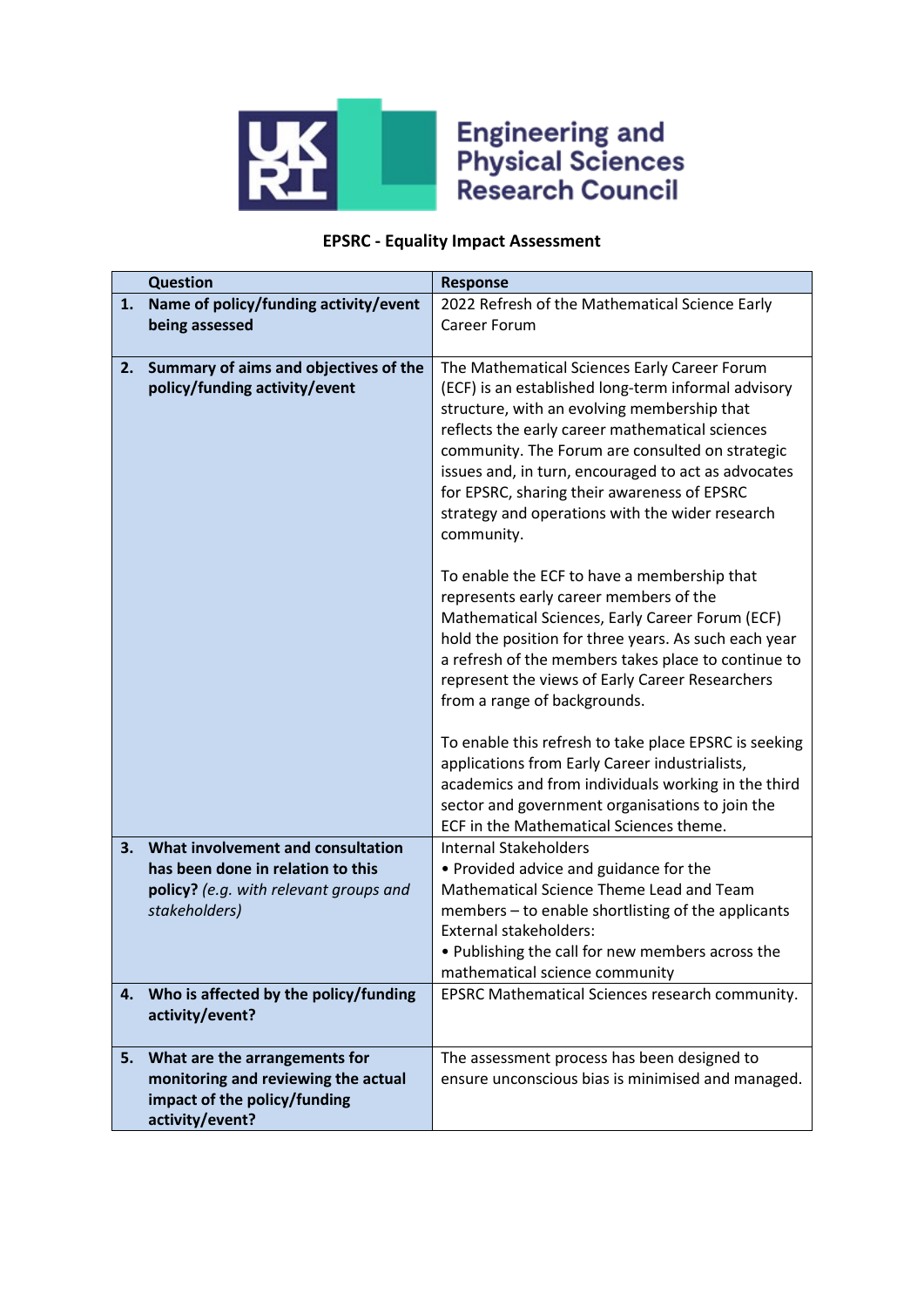As a funder of research, EPSRC remains committed to attracting the best potential researchers from a diverse population into research careers. For policy changes, funding activities and events EPSRC will aim to:

- Select venues that are accessible and where possible accommodate any specific requirement in our planning and organisation of an initiative to support wider participation. This includes for applicants, reviewers, panel members and staff. Included in the interview invitation letter is a request for any access issues to be notified.
- All participants in the process are asked to inform staff if they have any additional needs to enable attendance or participation.
- Offer support for people with caring responsibilities, further details are available [here.](https://epsrc.ukri.org/funding/applicationprocess/basics/caringresponsibilities/)
- Clearly communicate the timeline and key milestones for funding activities, advertise these widely to reach the largest possible audience.
- Support and encourage panel members to follow best practice in taking positive steps to safeguard funding decisions. Staff will work closely with the Panel Chair(s) to agree approaches that are designed to minimize opportunities for bias and improve transparency of the decision making process. This includes managing environmental conditions, such as providing appropriate breaks.
- Support flexible working of stakeholders.
- Ensure diversity of peer review assessment and interview panels. Staff will adhere to a mixed panel policy and endeavor to achieve the minimum 30% for the underrepresented gender on the panel.
- Abide by the principles of peer review

**Gender reassignment** | Potential negative

impact

• Provide EPSRC staff with tailored unconscious bias training for Peer Review processes and clear guidance for assessors.

| Regulation 2018.                                |                                                             |                                                                         |                                                                                                                                                                                                     |
|-------------------------------------------------|-------------------------------------------------------------|-------------------------------------------------------------------------|-----------------------------------------------------------------------------------------------------------------------------------------------------------------------------------------------------|
| <b>Protected</b><br><b>Characteristic Group</b> | Is there a potential<br>for positive or<br>negative impact? | <b>Please explain and</b><br>give examples of any<br>evidence/data used | <b>Action to address</b><br>negative impact (e.g.<br>adjustment to the<br>policy)                                                                                                                   |
| <b>Disability</b>                               | <b>Potential Negative</b><br>Impact                         | For applicants - all<br>information provided<br>is in a written format. | Application form<br>produced in black and<br>white and in line with<br><b>EPSRC</b> formatting<br>guidelines.                                                                                       |
|                                                 |                                                             | Access requirement<br>for meetings                                      | Venues to be chosen<br>with accessibility<br>facilities for disabled<br>participants.<br>If held remotely,<br>reasonable<br>adjustments made to<br>logistics to support<br>participation (e.g. live |

Gender specific language within communications transcript during virtual meeting)

Gender neutral language will be used throughout and will

• Handle personal sensitive information in compliance with General Data Protection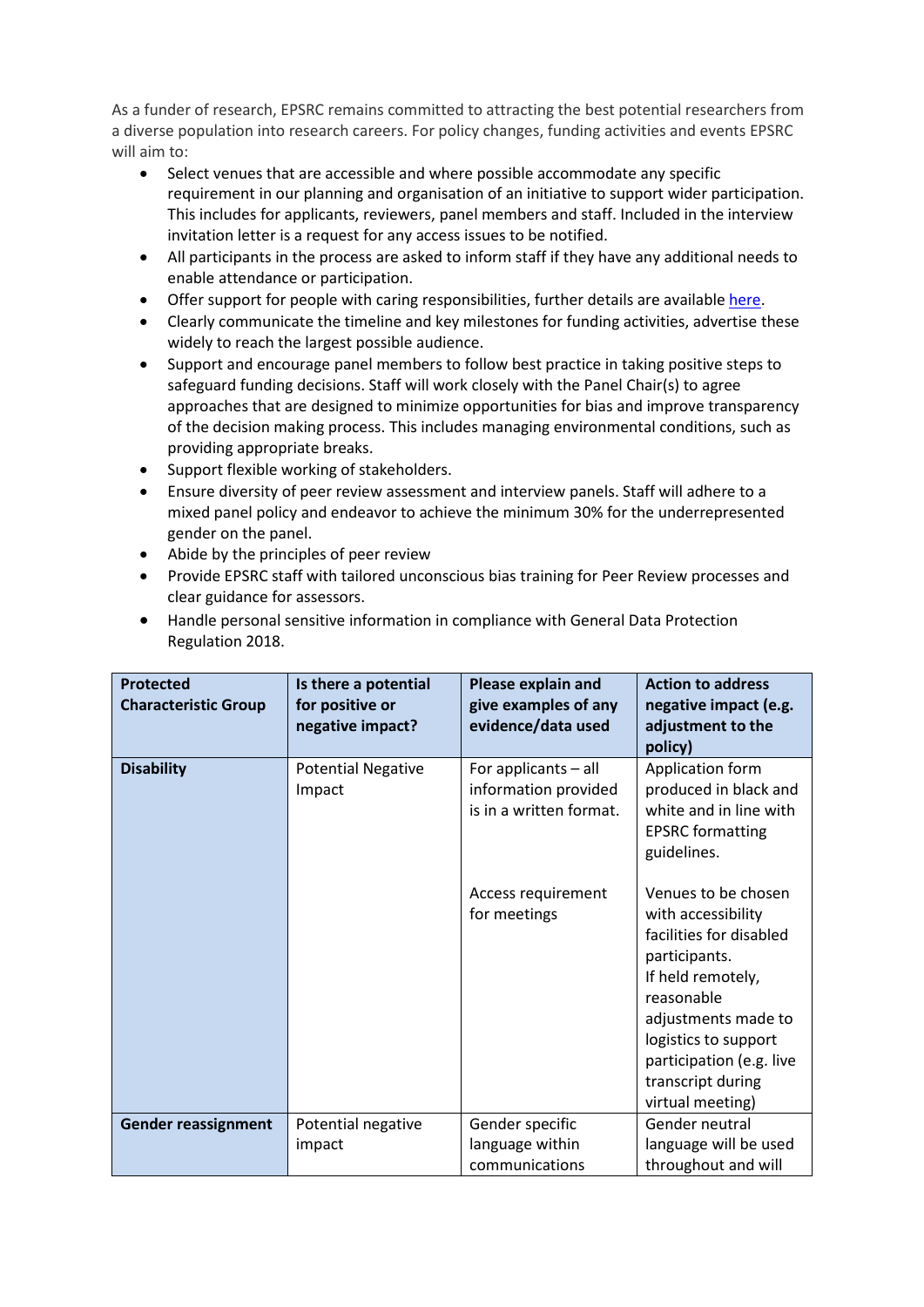|                                         |                                |                                                                                                          | be encouraged at<br>meetings.                                                                                                                                                                                                                                                                                                                                                                                                                                                                                 |
|-----------------------------------------|--------------------------------|----------------------------------------------------------------------------------------------------------|---------------------------------------------------------------------------------------------------------------------------------------------------------------------------------------------------------------------------------------------------------------------------------------------------------------------------------------------------------------------------------------------------------------------------------------------------------------------------------------------------------------|
|                                         |                                | Access requirement<br>for meetings                                                                       | Venues to be chosed<br>which have access to<br>gender neutral toilets<br>where possible                                                                                                                                                                                                                                                                                                                                                                                                                       |
| <b>Marriage or civil</b><br>partnership | No known negative<br>impact    |                                                                                                          |                                                                                                                                                                                                                                                                                                                                                                                                                                                                                                               |
| <b>Pregnancy and</b><br>maternity       | Potential negative<br>impact   | Effect on ability to<br>participate if on<br>parental leave                                              | <b>EPSRC</b> have<br>considered the time<br>frames for this activity<br>and it will remain<br>open for the longest<br>time possible. The<br>refresh must be<br>conducted in this<br>time. This refresh<br>occurs on an annual<br>bases so there will be<br>future opportunities.                                                                                                                                                                                                                              |
|                                         |                                | Additional<br>requirements for<br>those with caring<br>responsibilities or<br>pregnancy for<br>meetings. | <b>Additional care</b><br>requirements could<br>occur if individuals are<br>required to:<br>Participate in events<br>on what would<br>normally be a non-<br>working day or work<br>extended hours on a<br>normal working day. It<br>is an individual's<br>responsibility to check<br>with EPSRC and<br>confirm what costs<br>can be reimbursed<br>prior to attendance at<br>a panel. Further<br>details on the support<br>EPSRC will offer for<br>those with caring<br>responsibilities can be<br>found here. |
| Race                                    | No known negative<br>impact.   |                                                                                                          |                                                                                                                                                                                                                                                                                                                                                                                                                                                                                                               |
|                                         |                                |                                                                                                          |                                                                                                                                                                                                                                                                                                                                                                                                                                                                                                               |
| <b>Religion or belief</b>               | Potentially negative<br>impact | Participation could be<br>affected by                                                                    | <b>EPSRC</b> endeavours to<br>select meeting dates                                                                                                                                                                                                                                                                                                                                                                                                                                                            |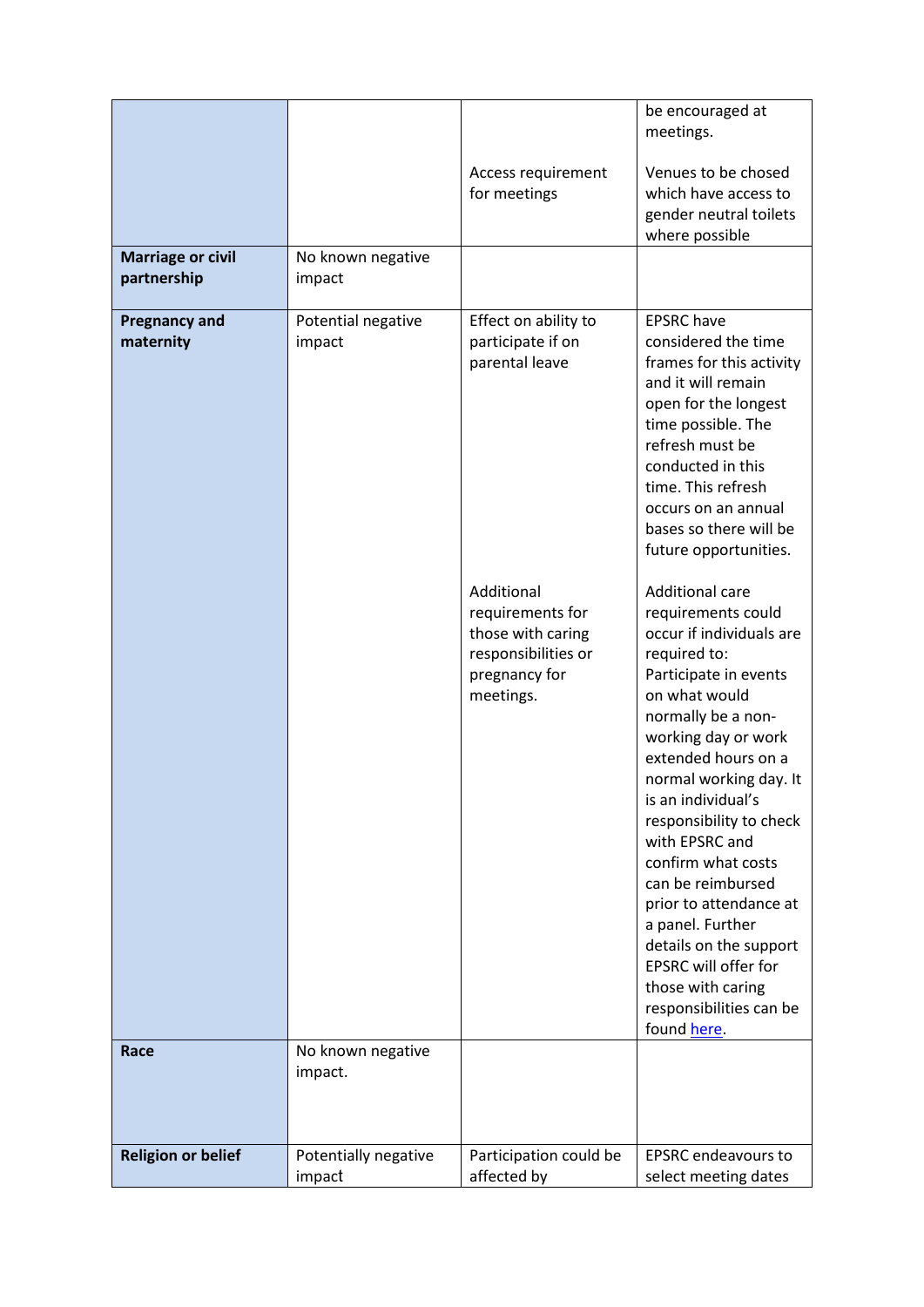|                                                                                |                                | coincidence with<br>religious holidays                                                                                       | that are cognisant of<br>major holidays.                                                               |
|--------------------------------------------------------------------------------|--------------------------------|------------------------------------------------------------------------------------------------------------------------------|--------------------------------------------------------------------------------------------------------|
| <b>Sexual orientation</b>                                                      | No known negative<br>impact    |                                                                                                                              |                                                                                                        |
| Sex (gender)                                                                   | Potentially negative<br>impact | Gender diversity of<br>the forum                                                                                             | Efforts will be made to<br>increase gender<br>diversity in line<br>with EPSRC peer<br>review guidance. |
| Age                                                                            | <b>Potential Positive</b>      | No time based<br>eligibility criteria will<br>allow for greater<br>flexibility in<br>acceptance to the<br>Early Career Forum |                                                                                                        |
| <b>Additional aspects</b><br>(not covered by a<br>protected<br>characteristic) |                                |                                                                                                                              |                                                                                                        |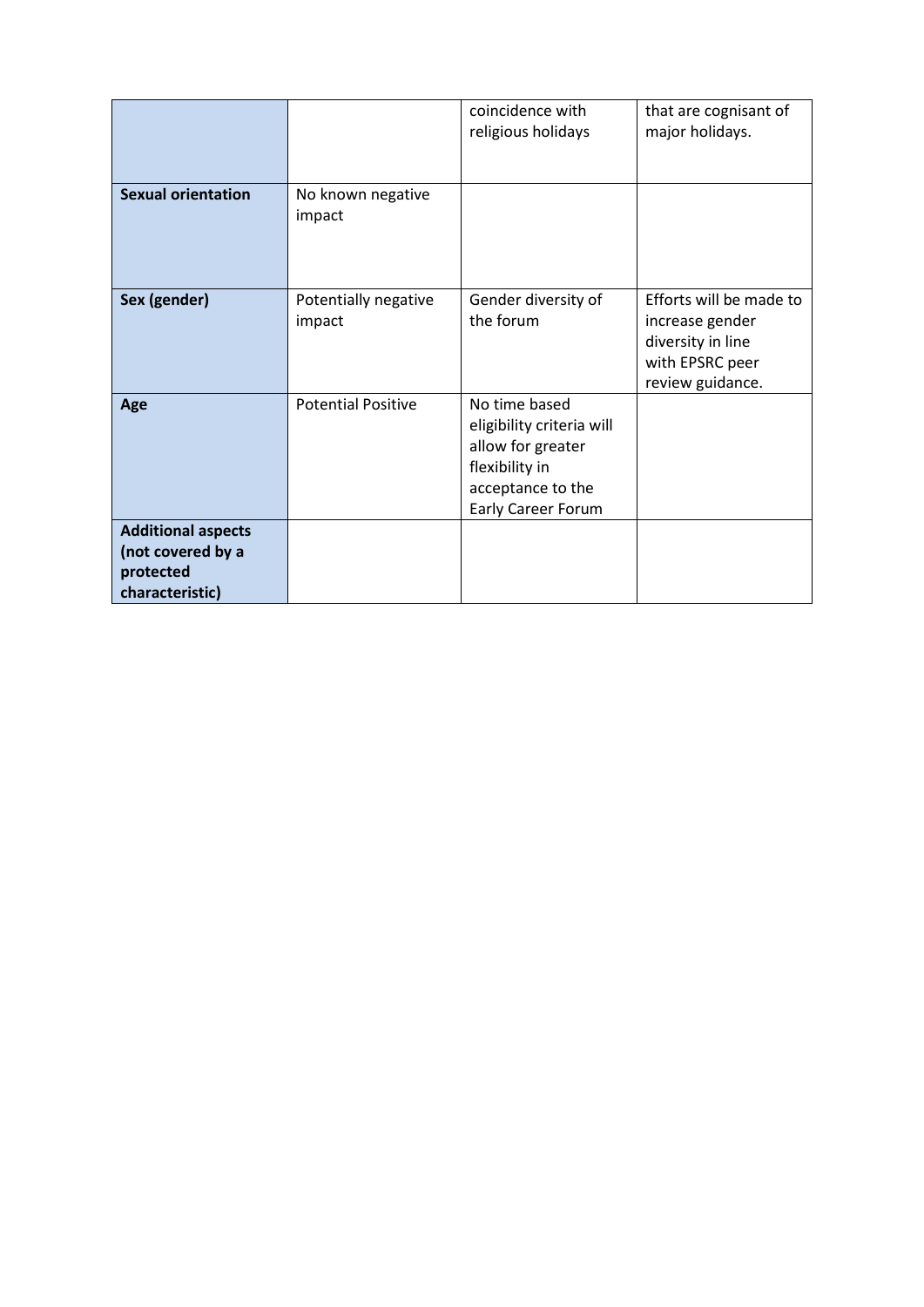## **Evaluation:**

| <b>Question</b>                                                                                                                                                                                                                                                                                                                                                                                                                                                           | <b>Explanation / justification</b>                                                                                                                                                                                                                                                                                                                                                                                                                                  |                                                                                                                                                                                                                                               |  |
|---------------------------------------------------------------------------------------------------------------------------------------------------------------------------------------------------------------------------------------------------------------------------------------------------------------------------------------------------------------------------------------------------------------------------------------------------------------------------|---------------------------------------------------------------------------------------------------------------------------------------------------------------------------------------------------------------------------------------------------------------------------------------------------------------------------------------------------------------------------------------------------------------------------------------------------------------------|-----------------------------------------------------------------------------------------------------------------------------------------------------------------------------------------------------------------------------------------------|--|
| Is it possible the proposed change in<br>policy, funding activity or event could<br>discriminate or unfairly disadvantage<br>people?                                                                                                                                                                                                                                                                                                                                      | Several risks and potential biases have been identified<br>that could potentially have a negative impact on the<br>applicants, predominantly:<br>- Disability<br>- Parental or other caring responsibilities<br>Several risks and potential biases have been<br>considered when designing the call and have been<br>mitigated as far as possible. There has been no<br>evidence found to show that this call would<br>discriminate or unfairly disadvantage people. |                                                                                                                                                                                                                                               |  |
| <b>Final Decision:</b>                                                                                                                                                                                                                                                                                                                                                                                                                                                    | <b>Tick the</b><br>relevant<br>box                                                                                                                                                                                                                                                                                                                                                                                                                                  | Include any explanation / justification<br>required                                                                                                                                                                                           |  |
| No barriers identified, therefore<br>1.<br>activity will proceed.                                                                                                                                                                                                                                                                                                                                                                                                         |                                                                                                                                                                                                                                                                                                                                                                                                                                                                     |                                                                                                                                                                                                                                               |  |
| You can decide to stop the policy or<br>2.<br>practice at some point because the<br>data shows bias towards one or more<br>groups                                                                                                                                                                                                                                                                                                                                         |                                                                                                                                                                                                                                                                                                                                                                                                                                                                     |                                                                                                                                                                                                                                               |  |
| You can adapt or change the policy in<br>3.<br>a way which you think will eliminate<br>the bias                                                                                                                                                                                                                                                                                                                                                                           | $\checkmark$                                                                                                                                                                                                                                                                                                                                                                                                                                                        | Possible risks and biases associated with<br>the call have been identified and<br>mitigation has been put in place. ED&I<br>aspects will be considered throughout<br>the lifetime of the scheme and this EIA<br>will be reviewed accordingly. |  |
| Barriers and impact identified,<br>4.<br>however having considered all<br>available options carefully, there<br>appear to be no other proportionate<br>ways to achieve the aim of the policy<br>or practice (e.g. in extreme cases or<br>where positive action is taken).<br>Therefore you are going to proceed<br>with caution with this policy or<br>practice knowing that it may favour<br>some people less than others,<br>providing justification for this decision. |                                                                                                                                                                                                                                                                                                                                                                                                                                                                     |                                                                                                                                                                                                                                               |  |
| Will this EIA be published* Yes/Not required<br>Yes<br>(*EIA's should be published alongside relevant<br>funding activities e.g. calls and events:                                                                                                                                                                                                                                                                                                                        |                                                                                                                                                                                                                                                                                                                                                                                                                                                                     |                                                                                                                                                                                                                                               |  |

| Date completed:                     | 17/01/2022 |
|-------------------------------------|------------|
|                                     |            |
| <b>Review date (if applicable):</b> |            |
|                                     |            |